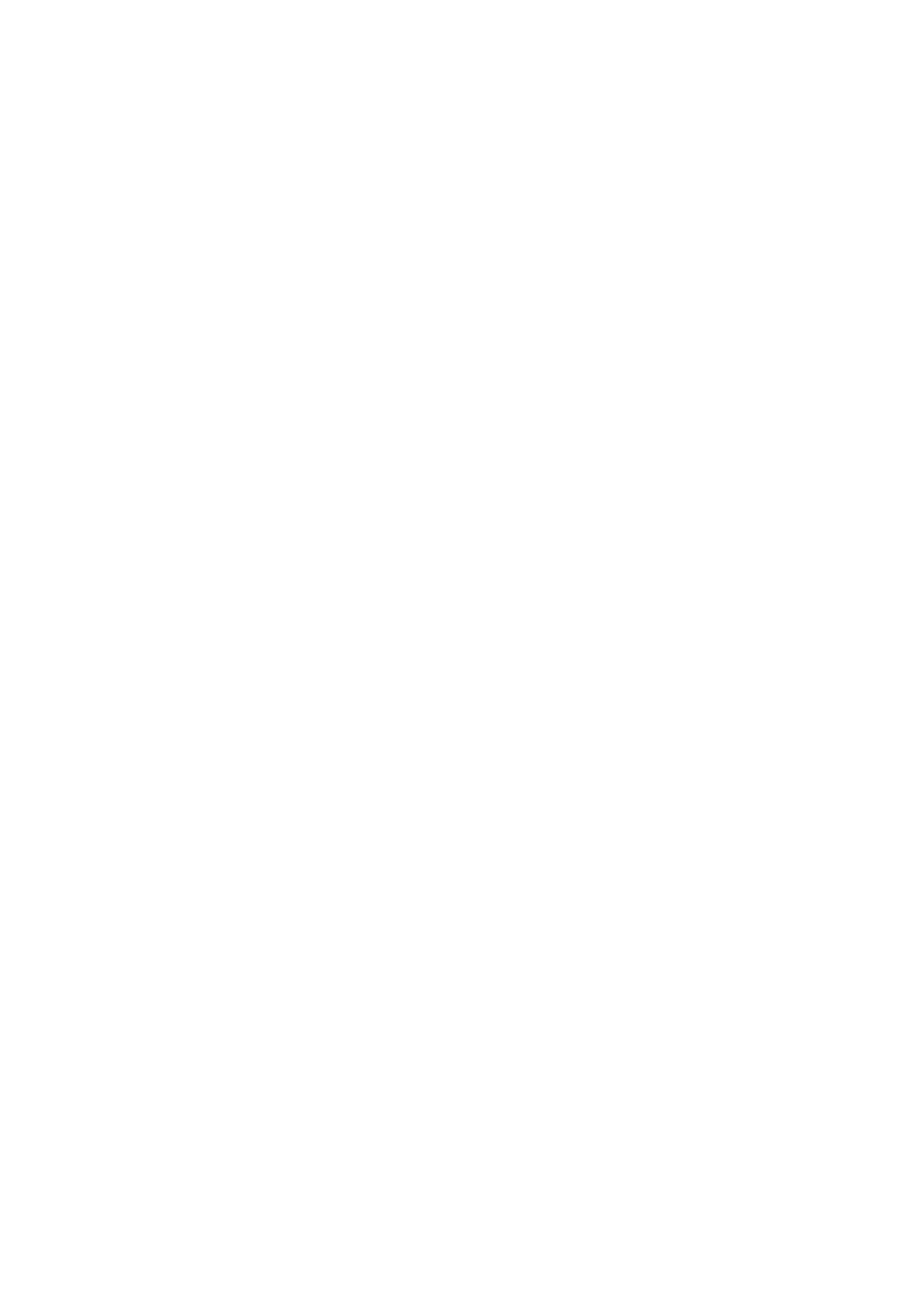## **AGENDA**

| 1.  | Apologies for Absence                                                                                                                                                                                                                    | Page Nos. |
|-----|------------------------------------------------------------------------------------------------------------------------------------------------------------------------------------------------------------------------------------------|-----------|
|     |                                                                                                                                                                                                                                          |           |
| 2.  | Declarations of Interest by Members and Officers                                                                                                                                                                                         |           |
| 3.  | Declaration of any Intentions to Record the Meeting                                                                                                                                                                                      |           |
| 4.  | Minutes of the meeting held on 6 July 2021                                                                                                                                                                                               | $5 - 9$   |
|     | <b>Part 1 - Items for Decision</b>                                                                                                                                                                                                       |           |
| 5.  | 45 Westgate, Southwell (21/00759/FUL)                                                                                                                                                                                                    | $10 - 29$ |
| 6.  | Ringlet House, Highbury Green, Eakring (21/01333/HOUSE)                                                                                                                                                                                  | $30 - 36$ |
| 7.  | Ringlet House Highbury Green Eakring (21/01524/TWCA)                                                                                                                                                                                     | $37 - 41$ |
| 8.  | Nominations to the Local Development Task Group                                                                                                                                                                                          |           |
|     | Three Members of the Planning Committee to be nominated to the Local<br>Development Task Group (Planning Committee Representatives for 2019/20<br>were the Planning Committee Chairman, Councillor M Skinner and<br>Councillor T Smith). |           |
|     | Part 2 - Items for Information                                                                                                                                                                                                           |           |
| 9.  | Flowserve Pump Division, Hawton Lane, Balderton, NG24 3BU - Outline<br>application with all matters reserved except access for up to 322-unit<br>residential development on land at Flowserve premises                                   |           |
|     | Verbal update on planning appeal decision                                                                                                                                                                                                |           |
| 10. | Appeals Lodged                                                                                                                                                                                                                           | $42 - 43$ |
| 11. | <b>Appeals Determined</b>                                                                                                                                                                                                                | 44 - 45   |
|     | <b>Part 3 - Statistical and Performance Review Items</b>                                                                                                                                                                                 |           |
| 12. | Development Management Performance Report                                                                                                                                                                                                | $46 - 54$ |
| 13. | Quarterly Enforcement Activity Update Report                                                                                                                                                                                             | $55 - 61$ |
|     | <b>Part 4 - Exempt and Confidential Items</b>                                                                                                                                                                                            |           |
| 14. | <b>Exclusion of the Press and Public</b>                                                                                                                                                                                                 |           |
|     | To consider resolving that, under section 100A (4) of the Local Government                                                                                                                                                               |           |